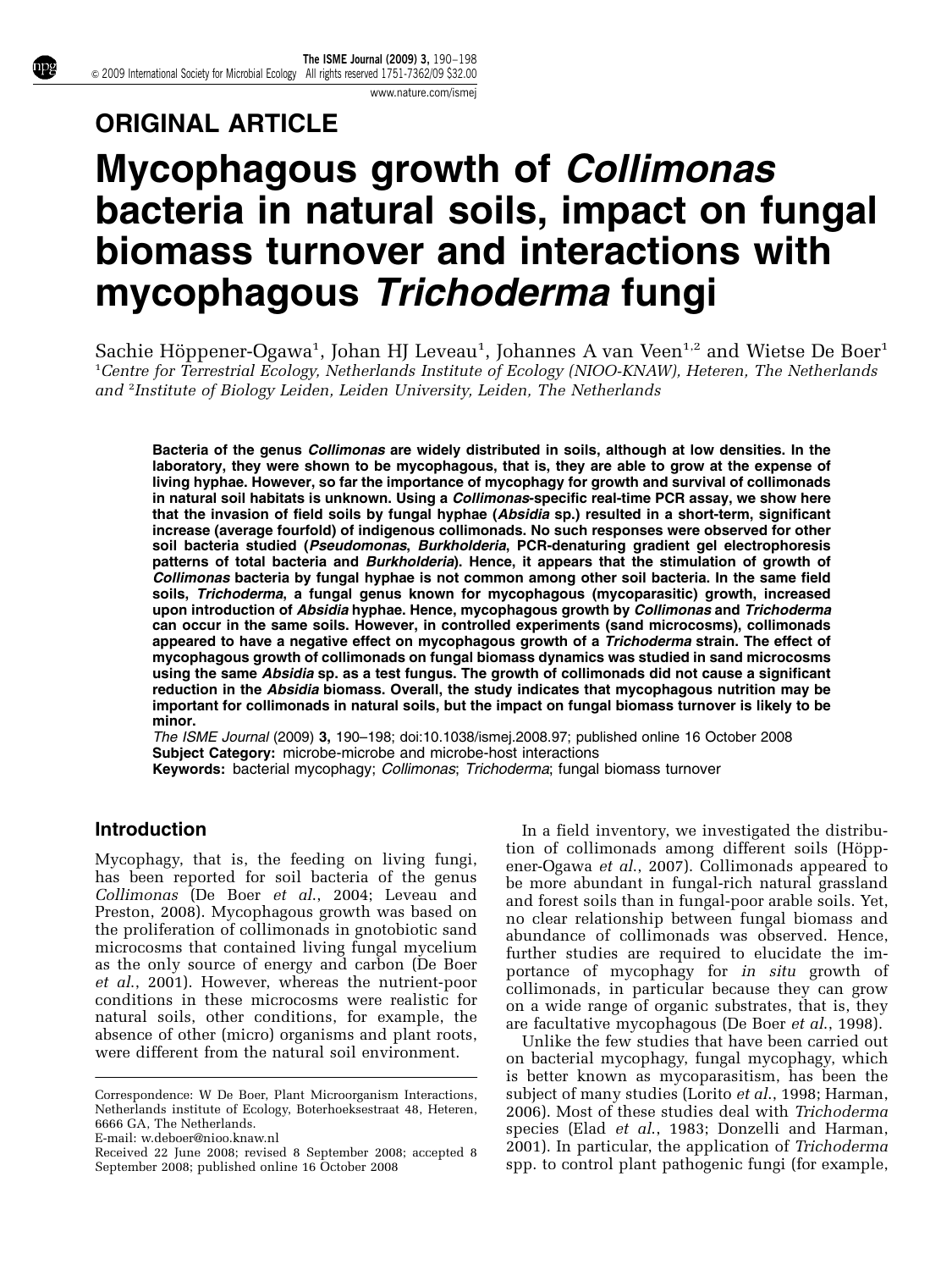Rhizoctonia spp. and Fusarium spp.) has received much attention [\(Hermosa](#page-7-0) et al., 2000; [Whipps, 2001;](#page-8-0) [Harman, 2006](#page-7-0)). Trichoderma spp. are widely distributed in the terrestrial environment [\(Samuels,](#page-8-0) [1996\)](#page-8-0). However, as for collimonads, the actual importance of mycophagous growth for Trichoderma spp. under natural soil conditions is not known. Like collimonads, Trichoderma spp. are facultative mycophagous [\(De Boer](#page-7-0) et al., 1998). Hence, for both collimonads and Trichoderma spp., other sources of energy, for example, soil organic matter and root exudates, may be more important for their growth than fungal-derived substrates.

The current study was aimed (1) to find evidence for the importance of mycophagous growth for collimonads in natural soils, (2) to assess the consequence of mycophagous growth of collimonads for fungal biomass production and (3) to examine possible interactions between collimonads and Trichoderma spp. to perform their mycophagous growth.

## Materials and methods

#### Soils

In January 2007, soil samples (upper 10 cm of mineral layer) were collected from sites where collimonads had been detected earlier (Höppener-Ogawa et al[., 2007\)](#page-8-0). The soils were a forest soil (site 2), two grassland soils (sites 4 and 5) and a soil from an abandoned arable site (site 22), respectively. Characteristics of these soils (sites 2, 4, 5 and 22) were described earlier as  $pH_{water}$  3.5, 4.9, 5.3 and 5.6, total organic carbon 36.1, 9.6, 77.3 and  $31.1 \text{ g kg}^{-1}$ and C/N ratio 26.8, 11.9, 10.2 and 19.2, respectively.  $(Höppener-Ogawa et al., 2007).$ 

#### Bacterial strains

The strains used in this study were Collimonas fungivorans Ter 331 (AJ310395) and Ter  $6<sup>T</sup>$  (LMG 21973), Collimonas arenae Ter  $10^{\text{T}}$  (LMG 23964) and Collimonas pratensis Ter  $91<sup>T</sup>$  (LMG 23965) ([De Boer](#page-7-0) et al[., 2004](#page-7-0); Höppener-Ogawa et al., 2008). These  $4$ strains have been isolated from the same soil [\(De Boer](#page-7-0) et al., 2004). Hence, their co-occurrence is natural. Based on the experimental conditions and feeding-preferences, the mixture of the four strains was used to provide the best chances for mycophagous growth in this study ([De Boer](#page-7-0) *et al.*, [2004\)](#page-7-0). Pseudomonas fluorescens strain AD21 is a soil isolate that has been described earlier [\(De Boer](#page-7-0) et al[., 2007\)](#page-7-0). Burkholderia JS is a soil isolate kindly provided by Dr Drigo (Plant Research International, Wageningen, The Netherlands), which has 98% identity with a Burkholderia cepacia strain (AY741358).

#### Fungal strains

On the basis of earlier study, it was evident that the growth of collimonads can be especially stimulated by zygomycetal fungi ([De Boer](#page-7-0) et al., 2001). In the current study, we used a zygomycetal fungus, isolated from a grassland soil, that was identified as Absidia sp. on the basis of the sequence analysis of the internal transcribed spacer (ITS) region in the nuclear ribosomal repeat unit, using primers ITS1-F and ITS4-B ([Gardes and Bruns, 1993\)](#page-7-0). Absidia spp. are common saprotrophic soil fungi ([Hoffmann](#page-8-0) et al[., 2007\)](#page-8-0). Trichoderma harzianum CECT 2413 (Rubio et al[., 2005\)](#page-8-0) was purchased from the Spanish type culture collection (CECT, University of Valencia, Spain).

#### Experiment 1: growth responses of indigenous Collimonas spp., Pseudomonas spp., Burkholderia spp. and Trichoderma spp. to invasion of field soils by Absidia mycelium

Soils collected from each sampling site were homogenized and portions  $(40 g)$  of the soils were transferred to Petri dishes (diameter, 8.5 cm) and spread evenly. A potato dextrose agar (PDA) disk (diameter, 1 cm) from the growing margin of Absidia was inverted and placed on an autoclaved metal slide and was centrally placed in the middle of the Petri dish. The metal coin was used to prevent leaching of nutrients from the agar disks into the soil. The Petri dishes were sealed and incubated at 20  $\degree$ C. After 1 week of incubation, Absidia mycelium covered the whole soil surface. Samples were taken by scraping the soil surface after 0, 2 and 3 weeks of incubation. In addition, comparable samples were taken from Petri dishes without invading Absidia hyphae. For all soils, treatments (with and without Absidia) were performed in sixfold.

Soil DNA extracted from the collected soil samples was used for real-time PCR enumerations of collimonads and fungi belonging to the genus Trichoderma. Real-time PCR enumerations of indigenous Pseudomonas and Burkholderia bacteria as well as PCR-denaturing gradient gel electrophoresis (PCR-DGGE) analysis of the bacterial community structure were performed to evaluate the specificity of the growth increase in collimonads upon introduction of fungal mycelium. DNA was extracted from an amount of soil equivalent to 0.25 g dry soil using the MOBIO kit (MOBIO Laboratories, Solana Beach, CA, USA) according to the manufacturer's instruction, except that soil DNA was finally eluded in 50  $\mu$ l instead of 100  $\mu$ l.

Experiment 2: estimation of the mycophagous biomass production by collimonads and the evaluation of interactions between collimonads and T. harzianum upon mycophagous performance in gnotobiotic sand microcosms

Gnotobiotic sand microcosms were used to study the impact of Collimonas spp. on fungal biomass production. Collimonas strains were pre-grown on chitin-yeast agar at 20  $\degree$ C for 14 days as described by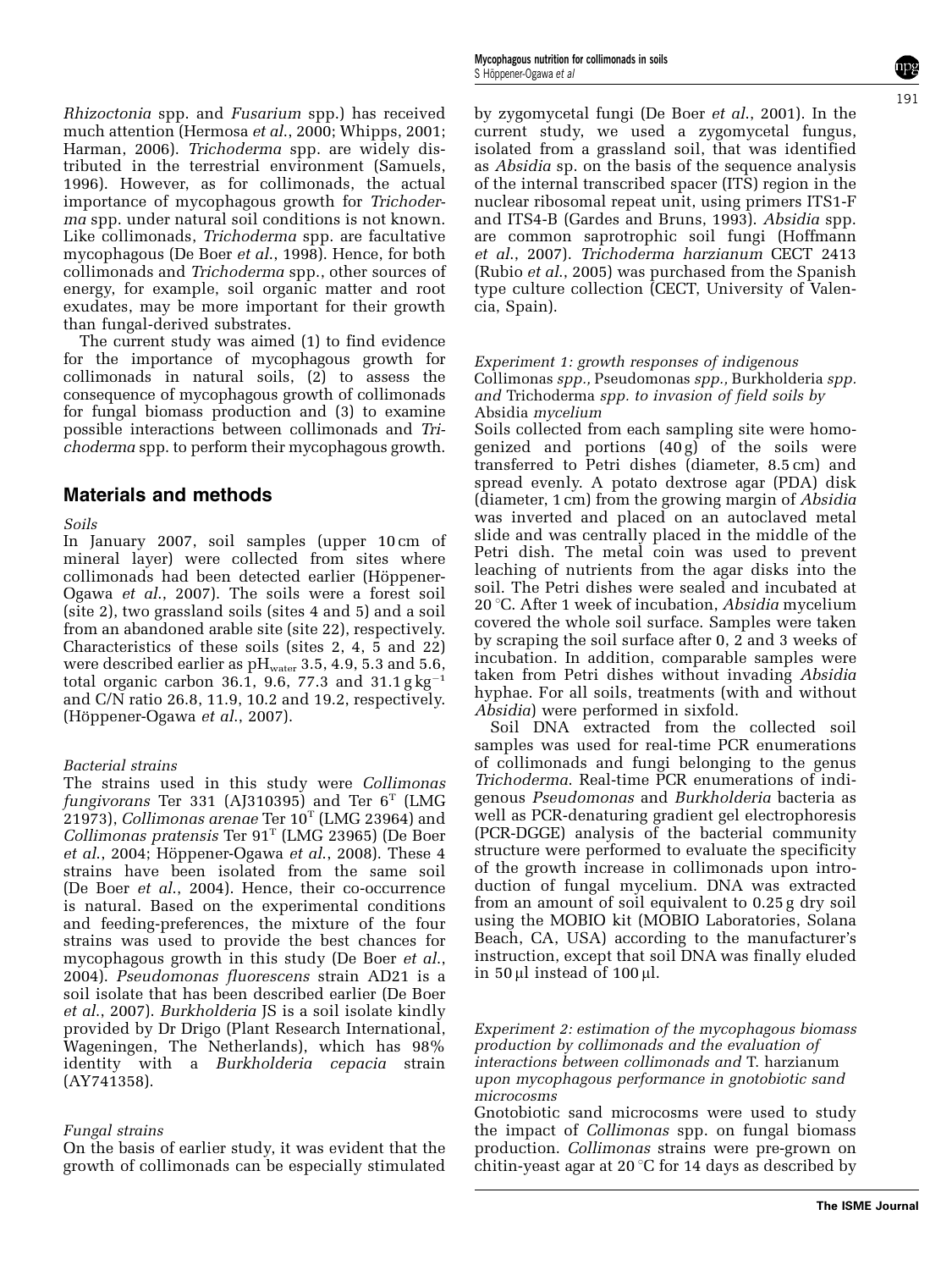[de Boer](#page-7-0) et al. (2001). Absidia sp. was grown on PDA at 20 $\degree$ C for 4 days.

The four different Collimonas strains were mixed by adding equal number of cells of each strain to P-buffer ( $\text{KH}_{2}^{2}PO_{4}$ , 1g<sup>-1</sup> (pH 6.5)). The suspension was mixed into autoclaved, acid-purified beach sand to give a moisture content of 5% (wt/wt) and a total bacterial density of  $10<sup>4</sup>$  cells per gram sand (based on microscopic counts), which is a common density of collimonads in field soils (Höppener-Ogawa et al[., 2007\)](#page-8-0). Portions (40 g) of the incubated sand were transferred to Petri dishes (diameter, 8.5 cm) and spread evenly. The Petri dishes were sealed, placed at  $20^{\circ}$ C and pre-incubated for 1 week to allow the microorganisms to adapt to the prevailing conditions. Next, an agar disk (PDA; diameter, 1 cm) from the growing margins of Absidia was inverted and placed on an autoclaved metal slide and this was centrally placed in the middle of Petri dish. The Petri dishes were sealed and incubated at  $20^{\circ}$ C. After 3 weeks of incubation, sand was removed from the surface covered by hyphae of Absidia and homogenized before the measurement of fungal biomass (ergosterol) and the abundance of collimonads (real-time PCR).

The same experimental setup was used to the study interactions of collimonads with the mycophagous fungus T. harzianum during growth on Absidia hyphae.

Sterile sand with or without collimonads (see above) was inoculated with a spore suspension (10<sup>4</sup> spores per gram sand) of T. harzianum. Conidia had been produced on PDA and were collected and suspended in P-buffer. After vortexing, the suspension was centrifuged at 4000 r.p.m. for 1 min. The supernatant was collected as spore suspension and was mixed into autoclaved, acid-purified beach sand to give a moisture content of  $5\%$  (wt/wt) and a total density of 10<sup>4</sup> spores per gram sand (based on microscopic counts). All treatments were performed in sixfold. Using the prepared microcosms in the same experimental setup with the inoculation of Absidia (see above), Petri dishes were sealed and incubated at 20  $\degree$ C. After 3 weeks of incubation, sand was removed from the surface covered by hyphae of Absidia and homogenized before the measurement of the abundance of collimonads and T. harzianum (real-time PCR).

# Real-time PCR

Real-time PCR was performed on a Rotor-Gene 3000 (Corbett Research, Sydney, NSW, Australia). All mixes were made using a CAS-1200 pipetting robot (Corbett Research) to reduce variation caused by pipetting errors. Quantification of collimonads in soil DNA samples was performed as described by Höppener-Ogawa et al. (2007).

For quantification of pseudomonads, Burkholderia spp. and Trichoderma spp., the Absolute qPCR SYBRGreen mixture (ABgene, Epsom, UK) was used

at a final concentration of 1 $\times$  for the real-time reaction. The standard curves for Pseudomonas and Burkholderia. were made from genomic DNA extracted from a pure culture of P. fluorescens strain AD21 and Burkholderia JS (see strain description). The Pseudomonas-specific primer sets used were PSf (5'-GGTCTGAGAGGATGATCAGT-3') and PSr (5'-TTAGCTCCACCTCGCGGC-3') [\(Widmer](#page-8-0) et al., [1998\)](#page-8-0). The Burkholderia-specific primer sets used were Burk3 (5′-CTGCGAAAGCCGGAT-3′) and BurkR (5'-TGCCATACTCTAGCYYGC-3') (Salles et al[., 2002\)](#page-8-0).

For quantification of Trichoderma spp., we used a modified protocol of Hagn et al. (2007). The Trichoderma standard curve was made from the DNA extracted from a pure culture of T. harzianum CECT 2413. PCR amplification was performed using the fungal universal primer sets NS1 (5'-GTAGTCAT ATGCTTGTCTC-3′) [\(White, 1990](#page-8-0)) and TW13 (5′-GG TCCGTGTTTCAAGACG-3') [\(Taylor and Bruns, 1999\)](#page-8-0).

For quantification of Absidia sp., real-time PCR quantification was performed using universal fungal-specific primers as described elsewhere ([Vainio](#page-8-0) [and Hantula, 2000](#page-8-0)). In addition, measurement of the fungal cell membrane component ergosterol by an alkaline extraction protocol was performed to quantify the biomass of Absidia sp. [\(De Ridder-](#page-7-0)Duine et al[., 2006\)](#page-7-0).

# PCR-DGGE analysis

All PCR reactions and DGGE were carried out as described elsewhere (Salles et al[., 2002; Yergeau](#page-8-0) et al[., 2007](#page-8-0)). The primers 968f-GC and 1378r ([Heuer](#page-8-0) et al[., 1997\)](#page-8-0), and FR1-GC and FF390r [\(Vainio and](#page-8-0) [Hantula, 2000](#page-8-0)) were used to analyze bacterial and fungal communities, respectively. The nested PCR reactions were performed for Burkholderia spp. with primers Burk3 and R1378 (Salles et al[., 2002](#page-8-0)). The products from the first PCR were diluted at 1:1000 and used as the template in the second PCR with primers Burk3-GC and BurkR [\(Salles](#page-8-0) et al., [2002\)](#page-8-0).

## Statistical analyses

The banding patterns of DGGE gels were analyzed using the Image Master 1D program (Amersham Bioscience, Roosendaal, The Netherlands). The resulting binary matrices were exported and used in statistical analysis as 'species' presence–absence matrices.

The effect of the introduction of Absidia hyphae, sampling site and the interaction of these two factors on the community structure as analyzed by PCR-DGGE was tested by distance-based redundancy analysis ([Legendre and Anderson, 1999\)](#page-8-0). Jaccard's coefficient of similarity was calculated and the resulting similarity matrix was exported to Canoco 4.5 as species data for redundancy analysis ([Ter](#page-8-0) Braak and Smilauer, 2002). Variables to be included in the model were chosen by forward selection at a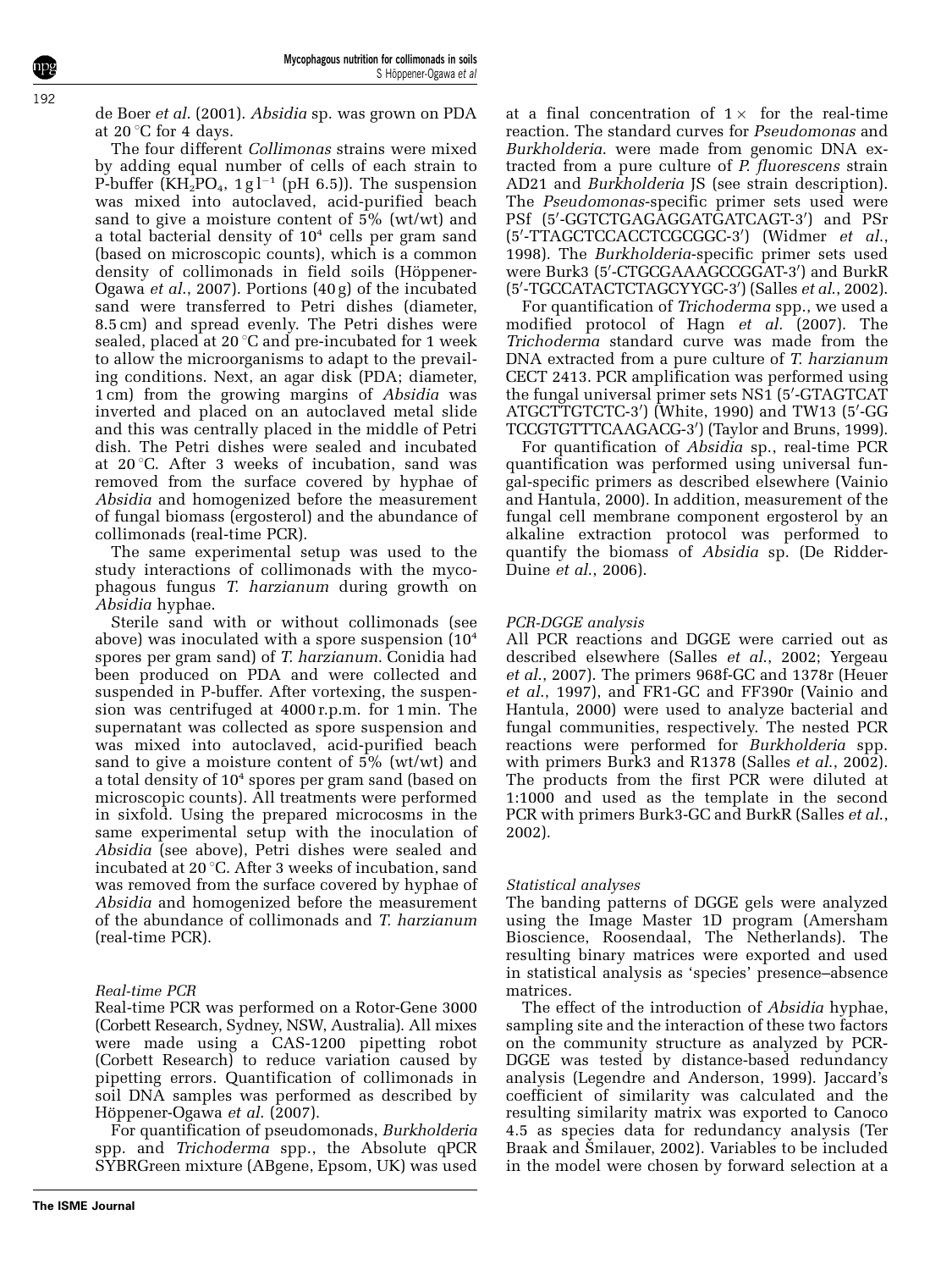0.05 baseline. The significance of canonical model was tested with 999 permutations. To test the effects of each of the two variables (Absidia invasion and soil origin), the individual variables were recorded using dummy binary variables, of which one was used in Canoco as the only environmental variable in the model and the other as co-variable. To test the interaction, the only variable entered in the model was the interaction between Absidia invasion and soil origin, whereas both individual factors were included (without interaction) as co-variables. The significances of such models were tested with 999 permutations.

All analyses of variance were performed using Statistica 7.0 (StatSoft Inc., Tulsa, OK, USA). For analysis of variance, normal distribution of data was tested with the Shapiro-Wilks test and variance homogeneity by Levene's test. When data failed to satisfy one of the tests, an appropriate transformation was applied (log or square-root transformation). Tukey's honest significant difference (HSD) method modified for unequal sample size (Unequal N HSD in Statistica)  $P < 0.05$  was used.

# **Results**

Growth response of indigenous collimonads and Trichoderma spp. to invasion of field soils by Absidia mycelium (experiment 1)

The effect of the introduction of Absidia mycelium on the number of collimonads is shown in [Figures 1a and b](#page-4-0). The real-time PCR-based numbers of indigenous collimonads in the soils were  $5.0 \times 10^4$  per gram soil for sites 2, 4 and 5, and  $7.5 \times 10^5$  per gram soil for the site 22. These numbers did not increase during 2 weeks of incubation without the introduction of fungal hyphae. The numbers of collimonads had increased (4.1-fold on average) in all four soils after 2 weeks of invasion by Absidia hyphae. However, with the exception of soil for the site 4, the stimulating effect of invasion by Absidia hyphae was no longer apparent when the incubation period was 1 week longer (3 weeks in total).

The growth dynamics of two bacterial genera, Pseudomonas and Burkholderia, was examined to have an indication of the specificity of the growth response of collimonads upon introduction of Absidia. No effects of the introduction of Absidia on bacterial numbers within these genera were detected ([Figures 1c–f\)](#page-4-0). The numbers of Burkholderia bacteria in the soil site 4 were under detection limit (1.0  $\times$  10<sup>3</sup> copies per gram soil) after 3 weeks of incubation.

Real-time PCR-based numbers of indigenous fungi belonging to the genus Trichoderma were significantly increased in two soil sites (2 and 5) after 2 weeks of the introduction of Absidia ([Figures 1g and h\)](#page-4-0). In the soil of site 4, the increase was significant at the level of  $P<0.1$ . The average increase in real-time PCR-based numbers in these three soil sites was 26.8-fold. After 3 weeks of incubation, a significant stimulation of the abundance of Trichoderma spp. was only found for the soil site 5.

#### Impact of soil colonization by Absidia mycelium on bacterial and fungal community structure (experiment 1)

The effect of invading Absidia mycelium on microbial community structure as assessed by the PCR-DGGE in the different soils was analyzed by distance-based RDA ([Table 1,](#page-5-0) Supplementary Table S1). The bacterial community structure, including Burkholderia community structure, appeared to be unchanged, whereas the fungal community structure was significantly influenced by the introduction of Absidia in all the soils that we tested. For all soils, the band corresponding to Absidia was clearly visible in the gel.

#### Growth response of Absidia to Collimonas mycophagy (experiment 2)

The introduction of *Absidia* in purified sand containing collimonads resulted in a 5.2-fold increase in the real-time PCR-based numbers of collimonads in the mycelial zone [\(Figure 2a\)](#page-6-0). The dynamics of the abundance of Absidia was assessed by quantification of 18S rRNA gene copies and ergosterol [\(Figures 2b and c,](#page-6-0) respectively). Results of real-time PCR indicated that 18S rRNA gene copies of the Absidia tended to increase in the presence of collimonads, although the differences between controls and collimonads-containing microcosms were not significant at the 5% level. The quantities of the fungal membrane component ergosterol did not differ significantly between controls and collimonads-containing microscosms.

#### Interaction between Collimonas and Trichoderma mycophagy (experiment 2)

The increase in the real-time PCR-based numbers of the ITS region of Trichoderma rRNA upon introduction of Absidia was significantly lower in the presence of collimonads [\(Figure 3\)](#page-7-0). The increase in the numbers of collimonads because of the invasion of Absidia hyphae was not significantly affected by the presence of T. harzianum.

# **Discussion**

The increase in the numbers of indigenous soil collimonads upon introduction of Absidia mycelium indicates that the fungal-induced growth response of collimonads is not restricted to artificial environments (sand microcosms, agar) but can also occur in natural soils. In contrast to collimonads, the numbers of bacteria belonging to genera Pseudomonas and Burkholderia did not increase after the soil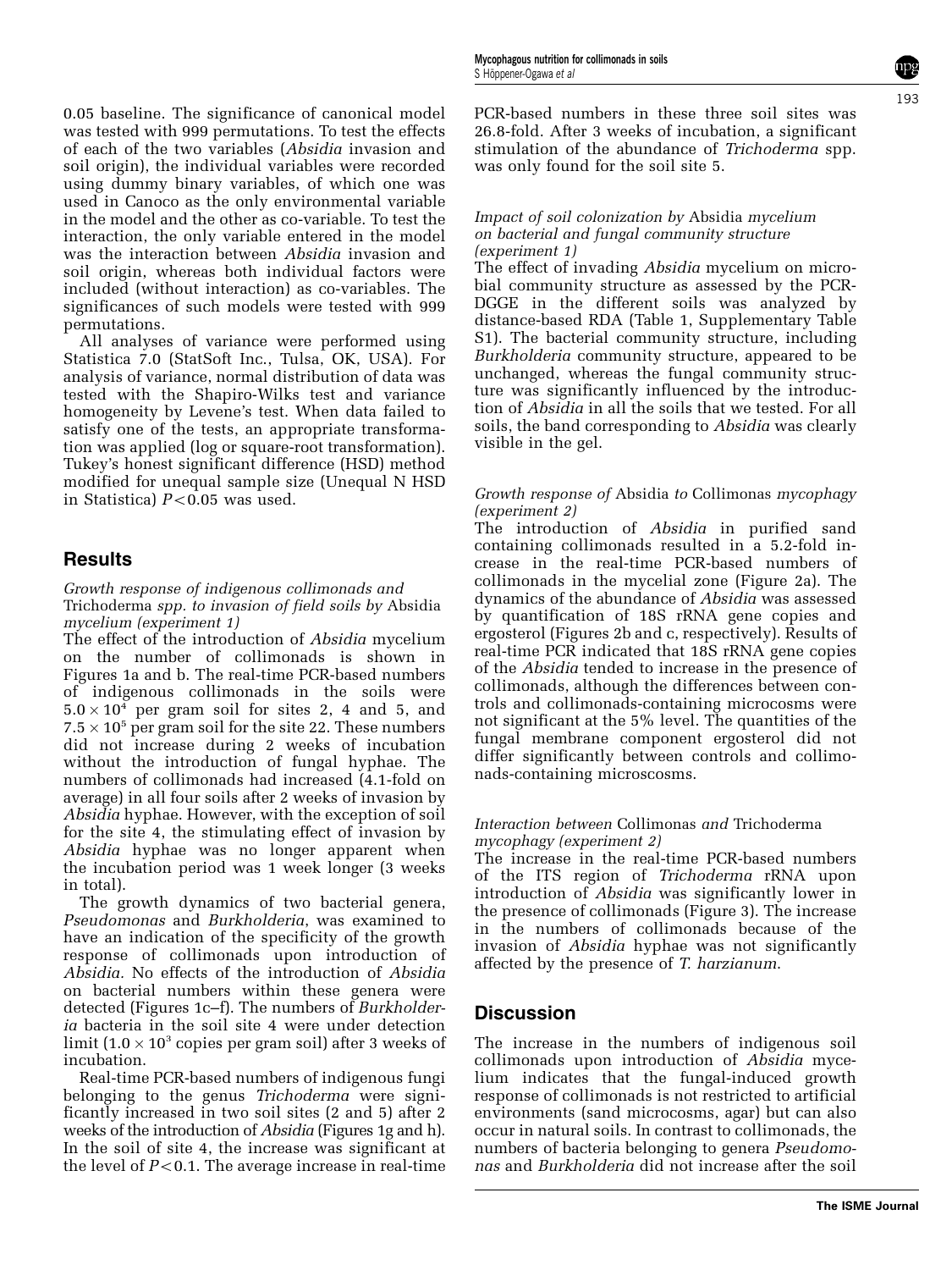<span id="page-4-0"></span>

Figure 1 Growth response of indigenous soil bacteria belonging to the genus Collimonas (a and b), Pseudomonas (c and d), Burkholderia (e and f) and of indigenous soil fungi belonging to the genus Trichoderma (g and h) upon extension of mycelium of the fungus Absidia in four field soil microcosms (sites 2, 5, 4 and 22). Copy numbers of the 16S rRNA of the bacterial genera and of the ITS region of Trichoderma rRNA were determined by real-time PCR in the mycelial zone of Absidia (black bar) and in a comparable zone of microcosms without the introduction of Absidia (gray bar). Real-time PCR-based quantifications were performed 2 and 3 weeks after the introduction of fungal inoculum. Data represent the means and s.d. for six replicates that were harvested at the indicated times. Different symbols within a graph indicate significant differences for a particular soil between microscosms with and without the introduction of Absidia ( $P \le 0.1$ ,  $\angle P \le 0.05$  and  $\angle P \le 0.01$ ) based on Tukey's HSD test.

had been invaded by Absidia hyphae. Several Pseudomonas and Burkholderia spp. were found to be associated with fungal hyphae, probably growing on fungal exudates ([Singh and Arora,](#page-8-0) [2001;](#page-8-0) [De Boer](#page-7-0) et al., 2005; Izumi et al[., 2008\)](#page-8-0). The fact that the numbers of bacteria belonging to these genera did not increase upon introduction of Absidia hyphae makes it unlikely that the growth response of collimonads was due to the assimilation of exudates. Hence, our investigation points toward

**The ISME Journal**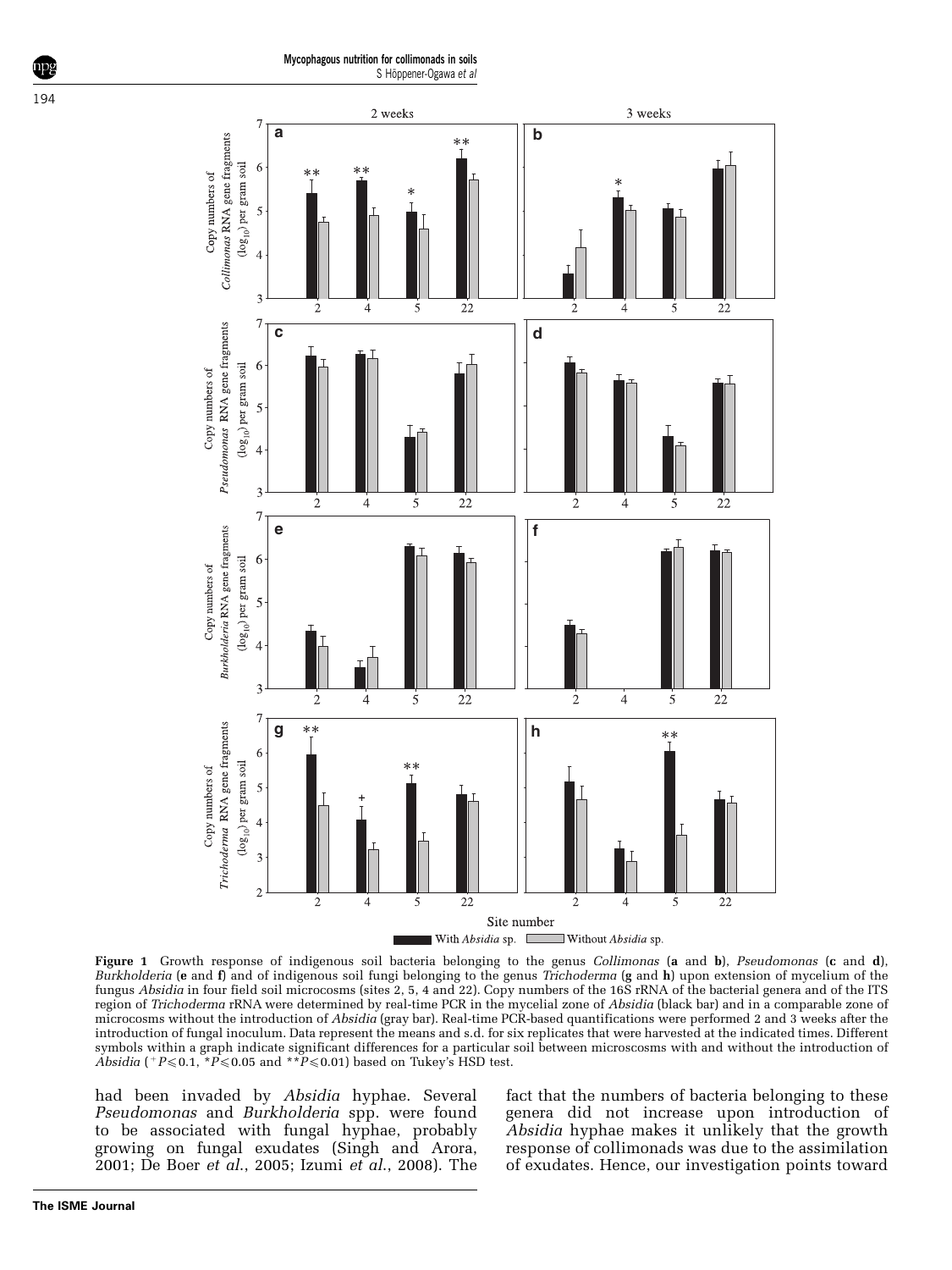195

| Incubation time | Factors                      | Bacteria |         | Fungi   |         |
|-----------------|------------------------------|----------|---------|---------|---------|
|                 |                              | F-ratio  | P-value | F-ratio | P-value |
| 2 weeks         | Absidia                      | 0.900    | 0.518   | 3.069   | 0.001   |
|                 | Soil origin                  | 42.907   | 0.001   | 3.088   | 0.001   |
|                 | $Absidia \times soil$ origin | 0.900    | 0.464   | 2.629   | 0.001   |
| 3 weeks         | Absidia                      | 0.153    | 0.967   | 3.399   | 0.007   |
|                 | Soil origin                  | 21.666   | 0.001   | 4.399   | 0.001   |
|                 | $Absidia \times soil$ origin | 0.071    | 1.000   | 2.728   | 0.001   |

<span id="page-5-0"></span>Table 1 Distance-based redundancy analyses of the effect of invasion of hyphae of the fungus Absidia sp. on microbial community structures (presence–absence of PCR-DGGE bands) in microcosms of four different field soils

Abbreviation: PCR-DGGE, PCR-denaturing gradient gel electrophoresis.

an active mycophagous growth by collimonads on Absidia hyphae in field soils.

Comparison of bacterial DGGE patterns between control soils and soils subjected to invasion by Absidia did not reveal other groups of bacteria that were stimulated by the introduction of the fungus. Hence, it appears that the stimulation of Collimonas bacteria growth by fungal hyphae is not common among other soil bacteria. However, the PCR-DGGE analysis does only cover a limited number of dominant bacterial taxa, and the presence of other bacteria with similar growth responses as collimonads can by no means be excluded ([Kowalchuk](#page-8-0) et al[., 2004\)](#page-8-0).

Remarkably, the increase of indigenous collimonads upon invasion of Absidia hyphae in the field soils was only short term. Within  $\overline{3}$  weeks, numbers had dropped again to the levels of the control for most soils. The same dynamics, that is a short-term increase in collimonads numbers, was also found when *Collimonas* strains were inoculated in purified sand and exposed to invading hyphae of different fungal species ([De Boer](#page-7-0) et  $a\hat{l}$ , 2001; [Figure 2a](#page-6-0)). In the study by [De Boer](#page-7-0) *et al.* (2001), collimonads increased only during the extension of fungal hyphae and shortly thereafter. The subsequent decrease in Collimonas colony forming units (CFU) in the study by [De Boer](#page-7-0) et al (2001) could have been due to a reduction in cultivability of starving cells. Such an explanation is unlikely for the current study where the real-time PCR enumeration of collimonads was not dependent on the cultivability of strains. As the same dynamics of the numbers of collimonads, that is short-term increase, was found for both the indigenous collimonads in field soils and Collimonas isolates in pure sand, it is unlikely to be caused by predatory or antagonistic soil microorganisms. The same trend in the decrease in real-time PCR-based numbers during prolonged incubation was also found for pseudomonads, Burkholderia spp. and Trichoderma spp. for some of the soils. The increase in the inhibition of real-time PCR in the prolonged incubated samples does not offer an explanation, as we did not find PCR inhibition in any of our samples (data not

shown). Hence, for the time being, we cannot explain the apparent decrease in collimonads after the fungal-induced increase.

Although there is a significant growth increase in collimonads to invading hyphae in both field soils and pure sand, the absolute amount of bacterial biomass produced at the expense of living fungal hyphae is low: assuming a cell volume of  $0.17 \mu m<sup>3</sup>$ and a density of  $0.8 g \text{ cm}^{-3}$  [\(Van Veen and Paul,](#page-8-0) [1979\)](#page-8-0), the increase in Collimonas biomass in 2 weeks of incubation was calculated to be 0.05 µg per gram soil. Ergosterol data were used to calculate the fungal biomass. For zygomycetes, a conversion factor of 3 mg ergosterol per gram biomass can be applied (Olsson et al[., 2003\)](#page-8-0). This implies that the amount of 0.5 µg of ergosterol that was measured per gram soil is equivalent to  $167 \mu g$  *Absidia* biomass. This amount of fungal biomass is  $3.3 \times 10^3$  times bigger than the  $0.05 \mu$ g of *Collimonas* biomass produced. So even when we assume a low growth efficiency of the collimonads, the reduction of fungal biomass production by collimonads appears to be negligible. Our observation that biomass production by Absidia was not significantly reduced by the presence of collimonads is in line with these calculations. Real-time quantification of 18S rRNA fragments of Absidia showed even a trend toward an increase in the presence of collimonads, but this trend was not observed with ergosterol measurements. Overall, it can be concluded that the impact of mycophagous collimonads on fungi is small with respect to biomass production, but the bacteria may be able to introduce morphological changes, for example increased branching. Changes in fungal morphology as a result of the presence of collimo-nads have been observed by Deveau et al[. \(2007\).](#page-7-0) They showed that C. fungivorans Ter 331 decreased the mycelial extension of L. bicolor S238N but increased the branching density.

The growth dynamics of the mycophagous Trichoderma spp. was examined in a similar way as that of collimonads. Except for the site 22, the results of the real-time PCR analyses indicated that copy numbers of Trichoderma ITS fragments had increased significantly after 2 weeks of exposure to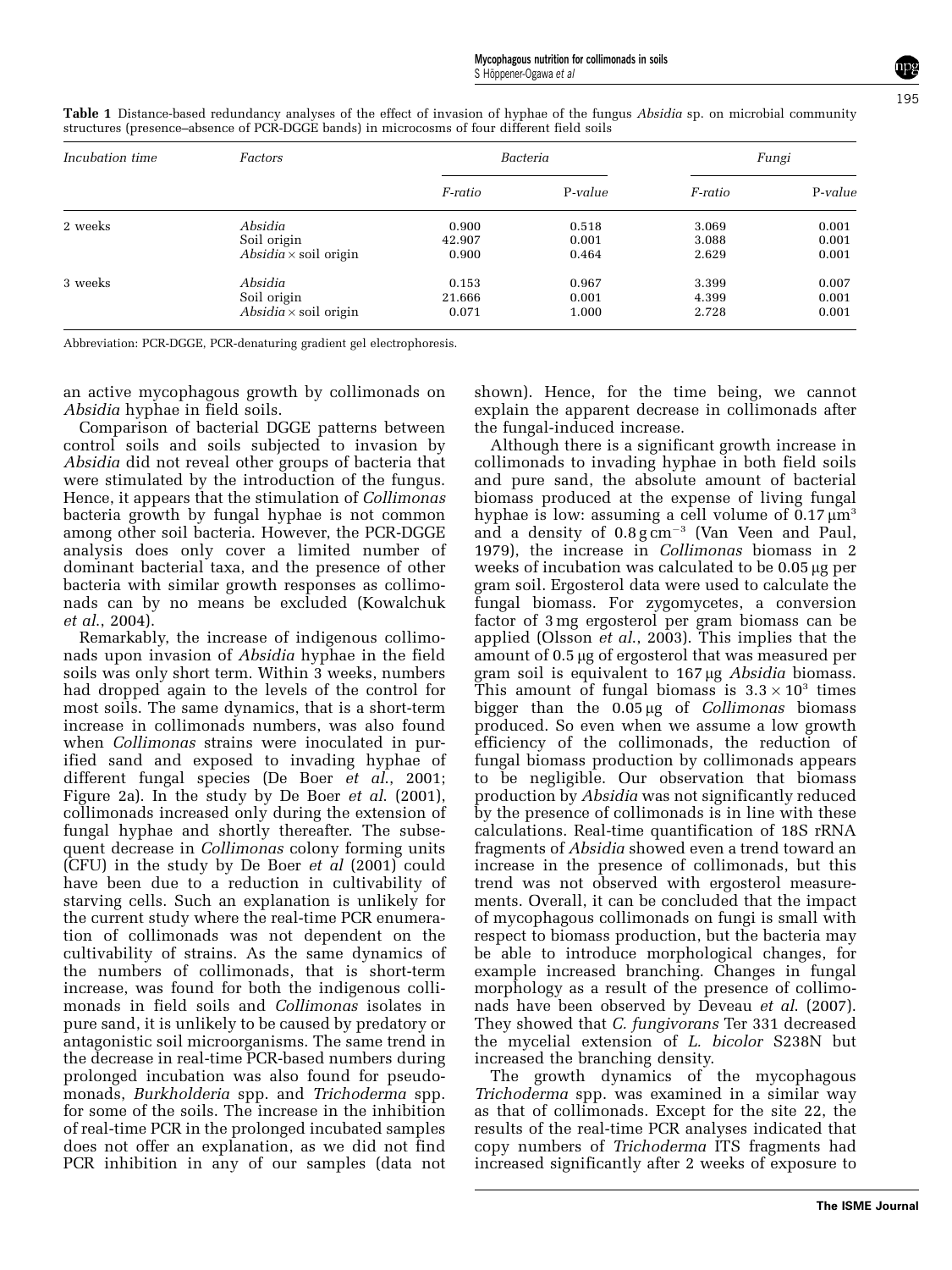Mycophagous nutrition for collimonads in soils S Höppener-Ogawa et al

<span id="page-6-0"></span>



Figure 2 Growth response of collimonads and the fungus Absidia to each other's presence in microcosms containing purified sand. Collimonads were mixed into the soil, and Absidia invaded the soil from a nutrient-rich agar disk. (a) The numbers of 16S rRNA fragments of collimonads, (b) the numbers of 18S rRNA fragments of Absidia and (c) concentration of the fungal membrane component ergosterol. Data represent the means and s.d. of six replicates that were harvested 2 and 3 weeks after the introduction of the Absidia inoculum. Different symbols within a graph indicate significant differences between single (Absidia or collimonads) and mixed (Absidia and collimonads) treatments ( $P \le 0.1$  and  $P \le 0.05$ ) based on Tukey's HSD test.

invasion by Absidia hyphae. Thus, the increase of indigenous mycophagous collimonads did not prevent an increased abundance of mycophagous Trichoderma spp. and vice versa. Yet, the experiments in the gnotobiotic microcosms containing both collimonads and T. harzianum indicated that the presence of collimonads can have a negative effect on mycophagous growth of Trichoderma spp.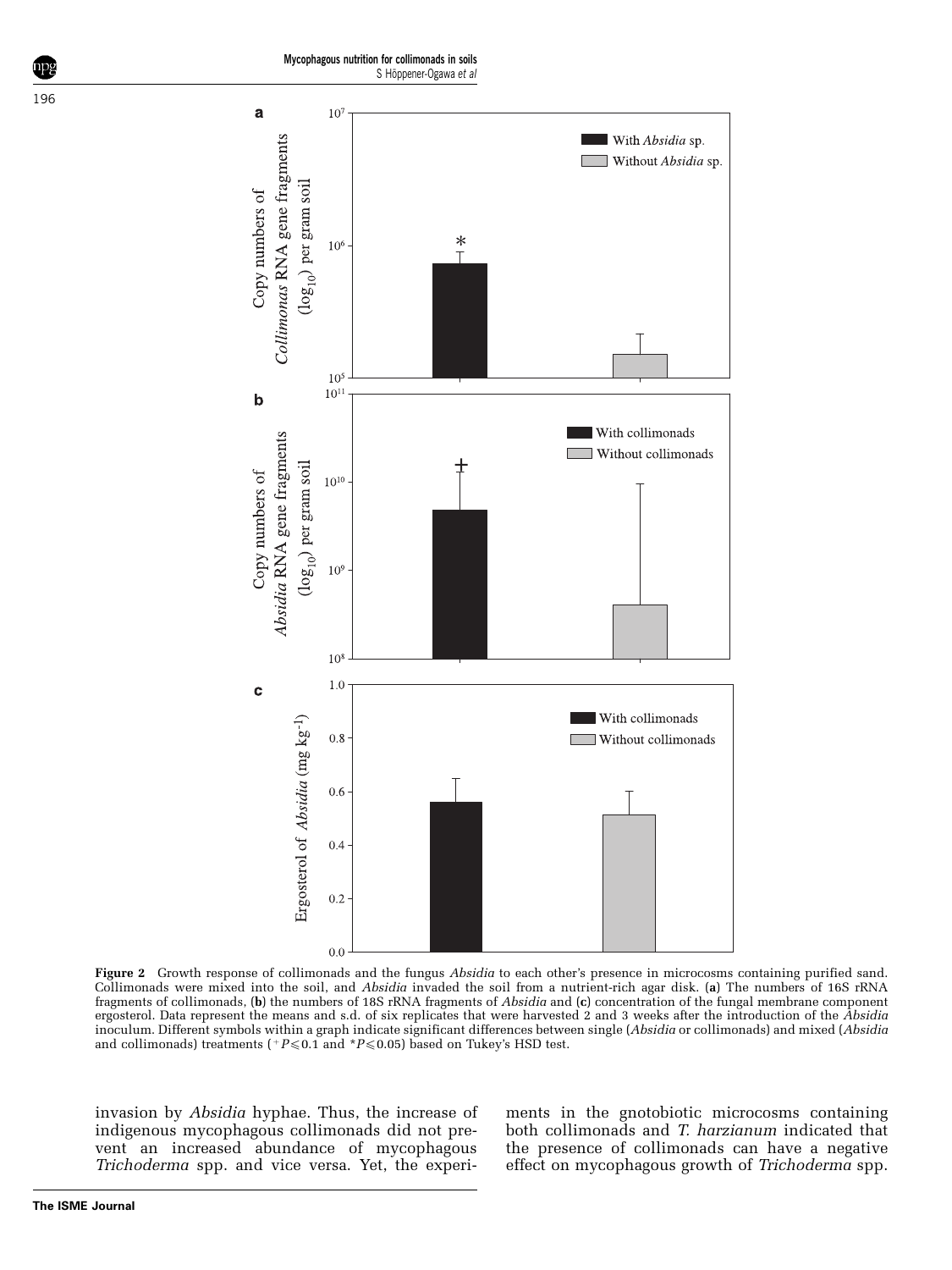

<span id="page-7-0"></span>

 $\Box$  Mixed culture (*T. harzianum* and collimonads)

Copy numbers of RNA gene fragments

Figure 3 Growth response of collimonads and Trichoderma harzianum to invading hyphae of the fungus Absidia in microcosms containing purified sand. Treatments involved the presence of only collimonads, of only T. harzianum or of both collimonads and T. harzianum. Copy numbers of the Collimonas 16S rRNA or Trichoderma internal transcribed spacer (ITS) region were determined by real-time PCR in the mycelial zone of Absidia 3 weeks after the introduction of this fungus. Data represent the means and s.d. for six replicates that were harvested. Different symbols within a graph indicate significant differences between single (T. harzianum or collimonads) and mixed (T. harzianum and collimonads) treatments (\*\* $P \le 0.01$ ) based on Tukey's HSD test.

(Figure 3). This negative effect is most likely caused by antibiosis, as resource competition, that is competition for Absidia hyphae, is not likely given the fact that collimonads do not reduce the fungal biomass of Absidia [\(Figure 2](#page-6-0)). Another explanation might be competition for the preferential zones to attack Absidia hyphae. However, whereas the attack by collimonads is probably limited to hyphal tips (De Boer et al., 2001), this is not the case for Trichoderma spp., which can penetrate mature hyphae by the appressorium formation [\(Inbar and](#page-8-0) [Chet, 1994](#page-8-0)). There is also the possibility that collimonads grew at the expense of T. harzianum hyphae, but tests on water agar indicated that this is not likely (data not shown). Production of antibiotics by collimonads has been indicated as an important factor in mycophagous behavior, but it may also result in the inhibition of the biomass formation of Trichoderma (Höppener-Ogawa et al., [2007\)](#page-8-0).

In conclusion, we showed that indigenous soil collimonads respond to the introduction of Absidia hyphae into soil. This supports the importance of mycophagy as a life history characteristic of collimonads. The mycophagous growth of collimonads is of minor importance for fungal biomass dynamics but may affect fungal growth patterns and also community dynamics. In addition, we showed that collimonads can have a negative effect on the mycophagous growth of T. harzianum.

# Acknowledgements

This is publication no. 4411 NIOO-KNAW of the Netherlands Institute of Ecology. The funding of the research of Sachie Höppener-Ogawa by the Netherlands Organization for Scientific Research (NWO) is highly appreciated.

# References

- De Boer W, Klein Gunnewiek PJA, Kowalchuk GA, van Veen JA. (2001). Growth of chitinolytic dune soil betasubclass Proteobacteria in response to invading fungal hyphae. Appl Environ Microbiol 67: 3358–3362.
- De Boer W, Folman LB, Summerbell RC, Boddy L. (2005). Living in a fungal world: impact of fungi on soil bacterial niche development. FEMS Microbiol Rev 29: 795–811.
- De Boer W, Wagenaar AM, Klein Gunnewiek PJA, van Veen JA. (2007). In vitro suppression of fungi caused by combinations of apparently non-antagonistic soil bacteria. FEMS Microbiol Ecol 59: 177-185.
- De Boer W, Klein Gunnewiek PJA, Lafeber P, Janse JD, Spit BE, Woldendorp JW. (1998). Anti-fungal properties of chitinolytic dune soil bacteria. Soil Biol Biochem 30: 193–203.
- De Boer W, Leveau JHJ, Kowalchuk GA, Klein Gunnewiek PJA, Abeln ECA, Figge MJ et al. (2004). Collimonas fungivorans gen. nov., sp nov., a chitinolytic soil bacterium with the ability to grow on living fungal hyphae. Int J Syst Evol Microbiol 54: 857–864.
- De Ridder-Duine AS, Smant W, van der Wal A, van Veen JA, De Boer W. (2006). Evaluation of a simple, nonalkaline extraction protocol to quantify soil ergosterol. Pedobiologia 50: 293–300.
- Deveau A, Palin B, Delaruelle C, Peter M, Kohler A, Pierrat JC et al. (2007). The mycorrhiza helper Pseudomonas fluorescens BBc6R8 has a specific priming effect on the growth, morphology and gene expression of the ectomycorrhizal fungus Laccaria bicolor S238N. New Phytol 175: 743–755.
- Donzelli BGG, Harman GE. (2001). Interaction of ammonium, glucose, and chitin regulates the expression of cell wall-degrading enzymes in Trichoderma atroviride strain P1. Appl Environ Microb 67: 5643–5647.
- Elad Y, Chet I, Boyle P, Henis Y. (1983). Parasitism of Trichoderma-spp on Rhizoctonia-solani and Sclerotium-rolfsii scanning electron-microscopy and fluorescence microscopy. Phytopathology 73: 85–88.
- Gardes M, Bruns TD. (1993). ITS primers with enhanced specificity for basidiomycetes—application to the identification of mycorrhizae and rusts. Mol Ecol 2: 113–118.
- Hagn A, Wallisch S, Radl V, Munch JC, Schloter M. (2007). A new cultivation independent approach to detect and monitor common Trichoderma species in soils. J Microbiol Meth 69: 86–92.
- Harman GE. (2006). Overview of mechanisms and uses of Trichoderma spp. Phytopathology 96: 190–194.
- Hermosa MR, Grondona I, Iturriaga EA, Diaz-Minguez JM, Castro C, Monte E et al. (2000). Molecular characterization and identification of biocontrol isolates of Trichoderma spp. Appl Environ Microbiol 66: 1890–1898.